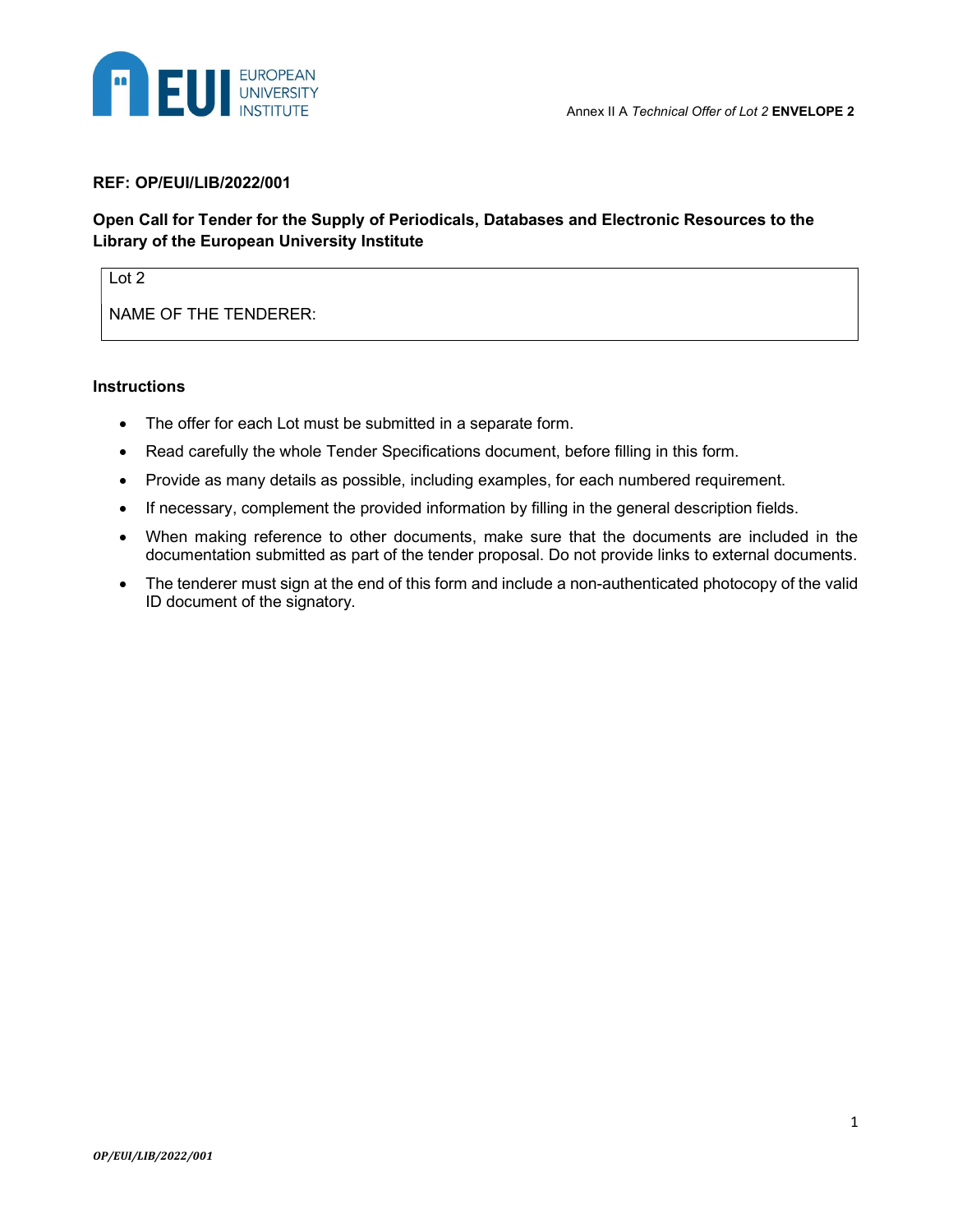

Annex II A Technical Offer of Lot 2 **ENVELOPE 2** 

# Introduction: General description of your Company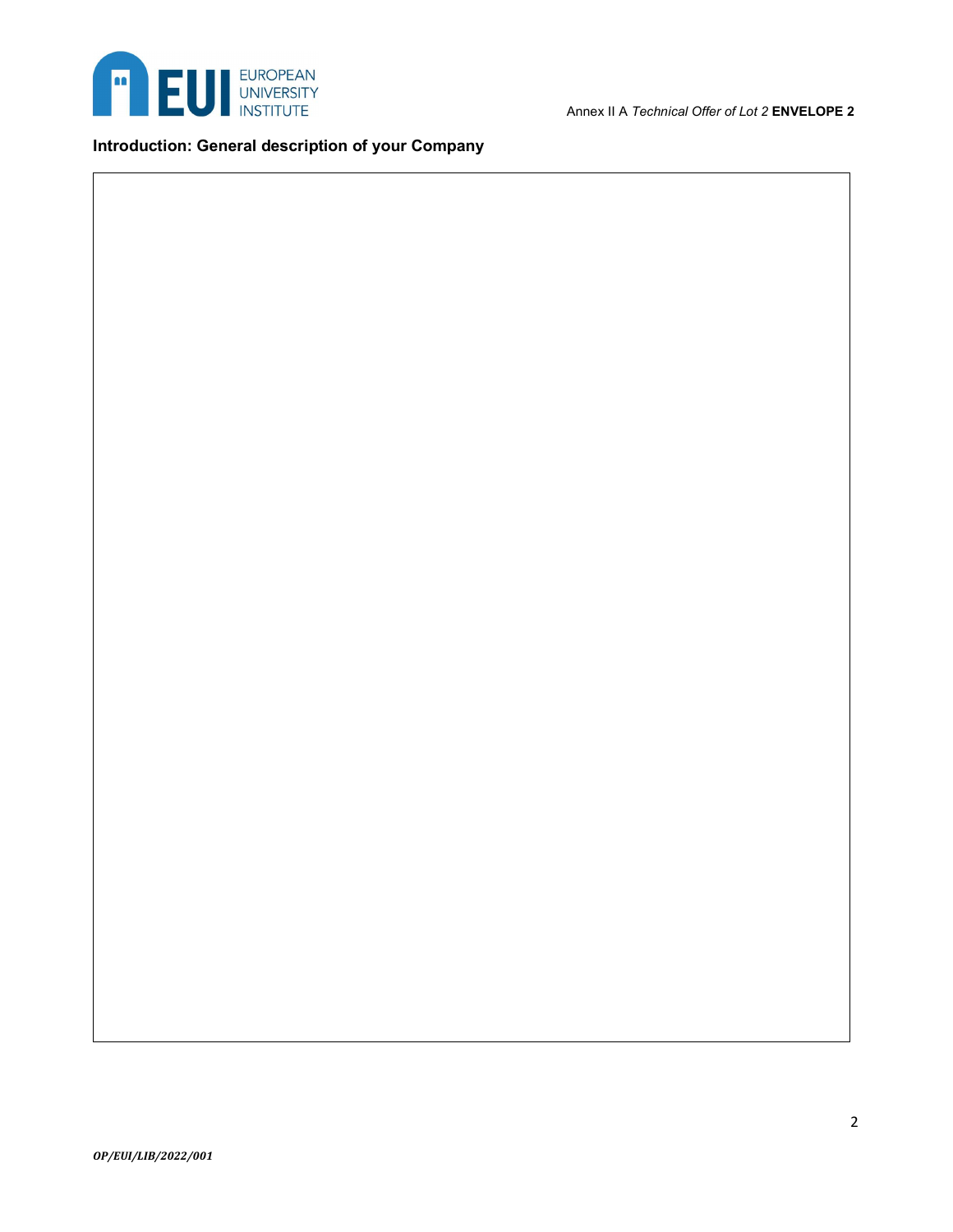

# Ordering and supplying

## 6.1 New orders

| <b>Questions</b>                                                                                                                                                                                  | <b>Responses</b> |
|---------------------------------------------------------------------------------------------------------------------------------------------------------------------------------------------------|------------------|
| Describe your general procedures step by<br>step for setting up new subscriptions. Indicate<br>the time taken for each step.                                                                      |                  |
| The Library requires its Supplier to move the<br>Library's subscriptions to a calendar year<br>regardless of when the subscription was<br>taken out. Outline how this will be put into<br>effect. |                  |
| State your policy on accepting orders for<br>material not listed in your database.                                                                                                                |                  |

## 6.2 Renewals

| <b>Questions</b>                                                                                                              | <b>Responses</b> |
|-------------------------------------------------------------------------------------------------------------------------------|------------------|
| Describe your procedure step by step in order<br>to comply with these requirements. Indicate<br>the time taken for each step. |                  |
| Describe how your Subscription Management<br>System could be of assistance to the Library<br>in the annual renewal exercise.  |                  |
| With reference to annual renewals, describe<br>how you would deal with non-calendar year<br>subscriptions.                    |                  |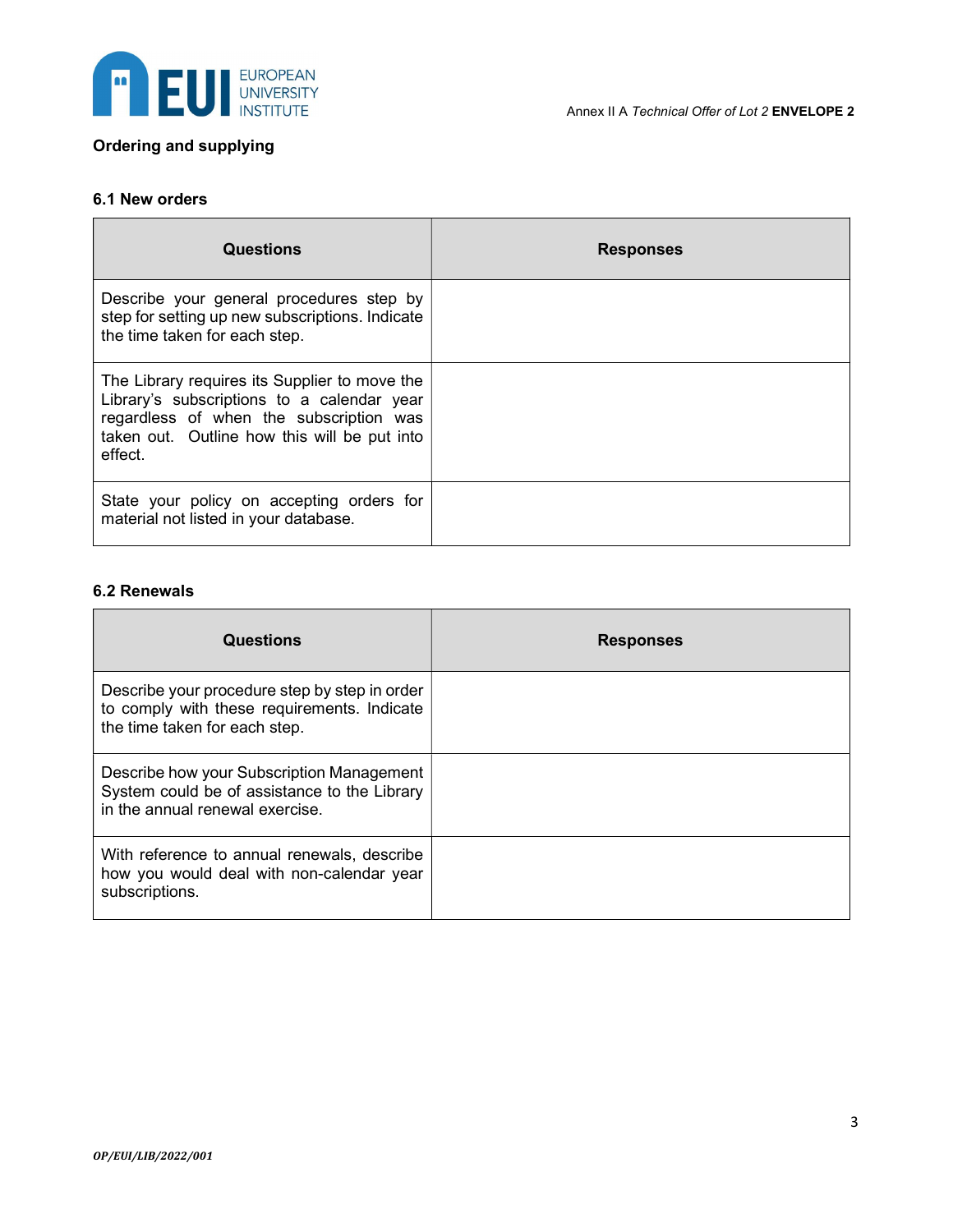

# 6.6 Database management

| <b>Questions</b>                                                                                                                                                                                                     | <b>Responses</b> |
|----------------------------------------------------------------------------------------------------------------------------------------------------------------------------------------------------------------------|------------------|
| Describe in detail the complete subscription<br>workflow from managing trial access with<br>publisher/provider to set-up of access<br>activation of databases. Indicate the time<br>taken for each step.             |                  |
| Describe how you would support the Library<br>with license negotiations with<br>the<br>publisher/provider.                                                                                                           |                  |
| Describe in detail the different kind of<br>information provided on databases in your<br>Subscription Management System. Include<br>access and license information (e.g. post-<br>cancellation access rights, etc.). |                  |

# 6.8 Claims and troubleshooting

| <b>Questions</b>                                                                                                                                         | <b>Responses</b> |
|----------------------------------------------------------------------------------------------------------------------------------------------------------|------------------|
| Describe in detail your claiming and<br>troubleshooting procedure in order to comply<br>with the requirements. Indicate the time taken<br>for each step. |                  |
| Describe your procedure when there is no<br>satisfactory reply from the publisher/provider.                                                              |                  |
| Describe your Subscription Management<br>System with reference to claiming options and<br>history.                                                       |                  |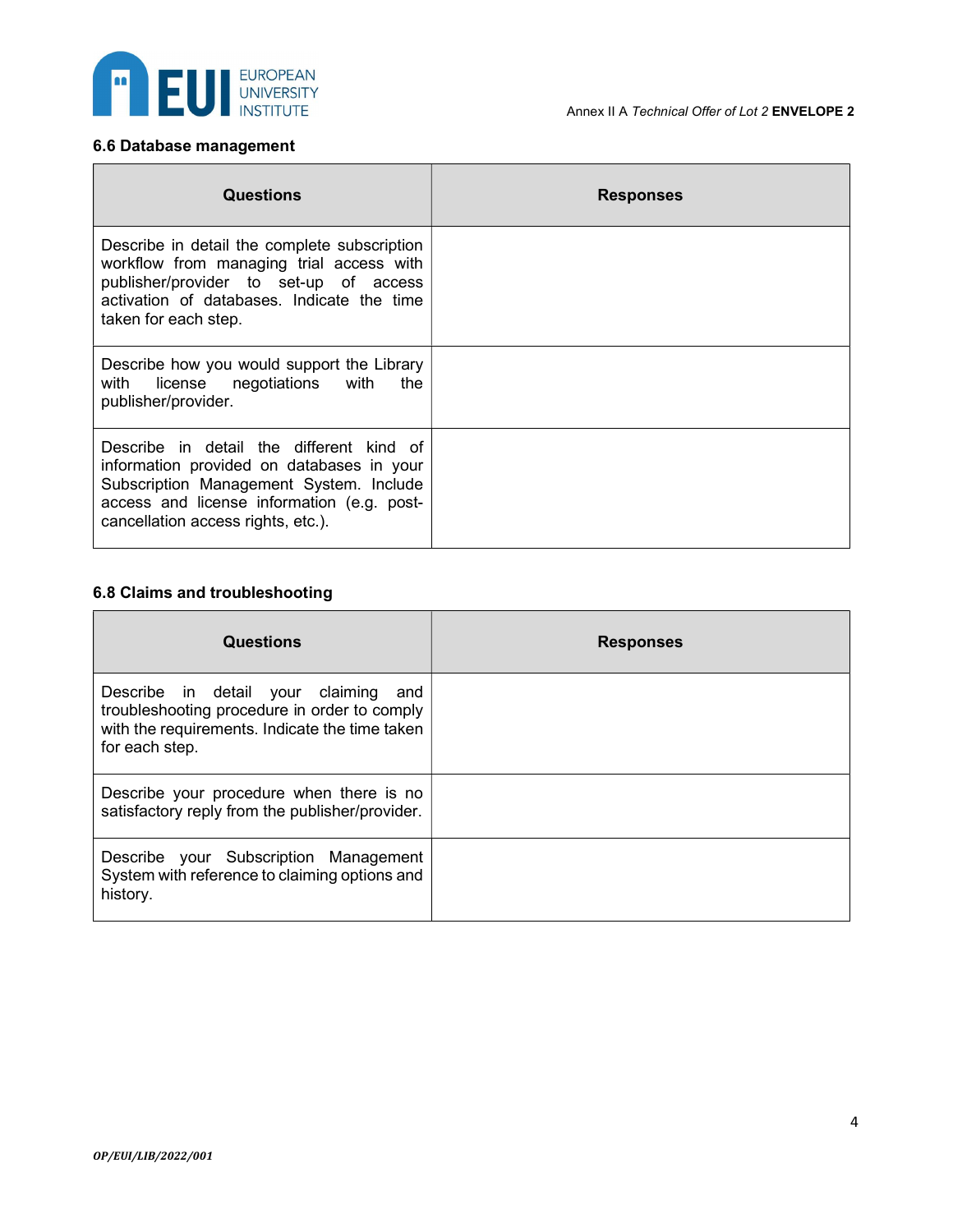

#### Annex II A Technical Offer of Lot 2 **ENVELOPE 2**

# 6.9 Invoicing

| Questions                                                                                                                               | <b>Responses</b> |
|-----------------------------------------------------------------------------------------------------------------------------------------|------------------|
| Send a sample of an invoice.                                                                                                            |                  |
| Describe the workflow process for making<br>EDI (EDIFACT/X12) electronic invoices<br>available for download on your ftp server.         |                  |
| Specify the time range between the delivery<br>of the original invoice and making an<br>electronic invoice file available for download. |                  |
| Describe how you keep the Library informed<br>about the state of account and eventual<br>overdue payments.                              |                  |
| Specify the description of wrongly invoiced<br>items on a credit note.                                                                  |                  |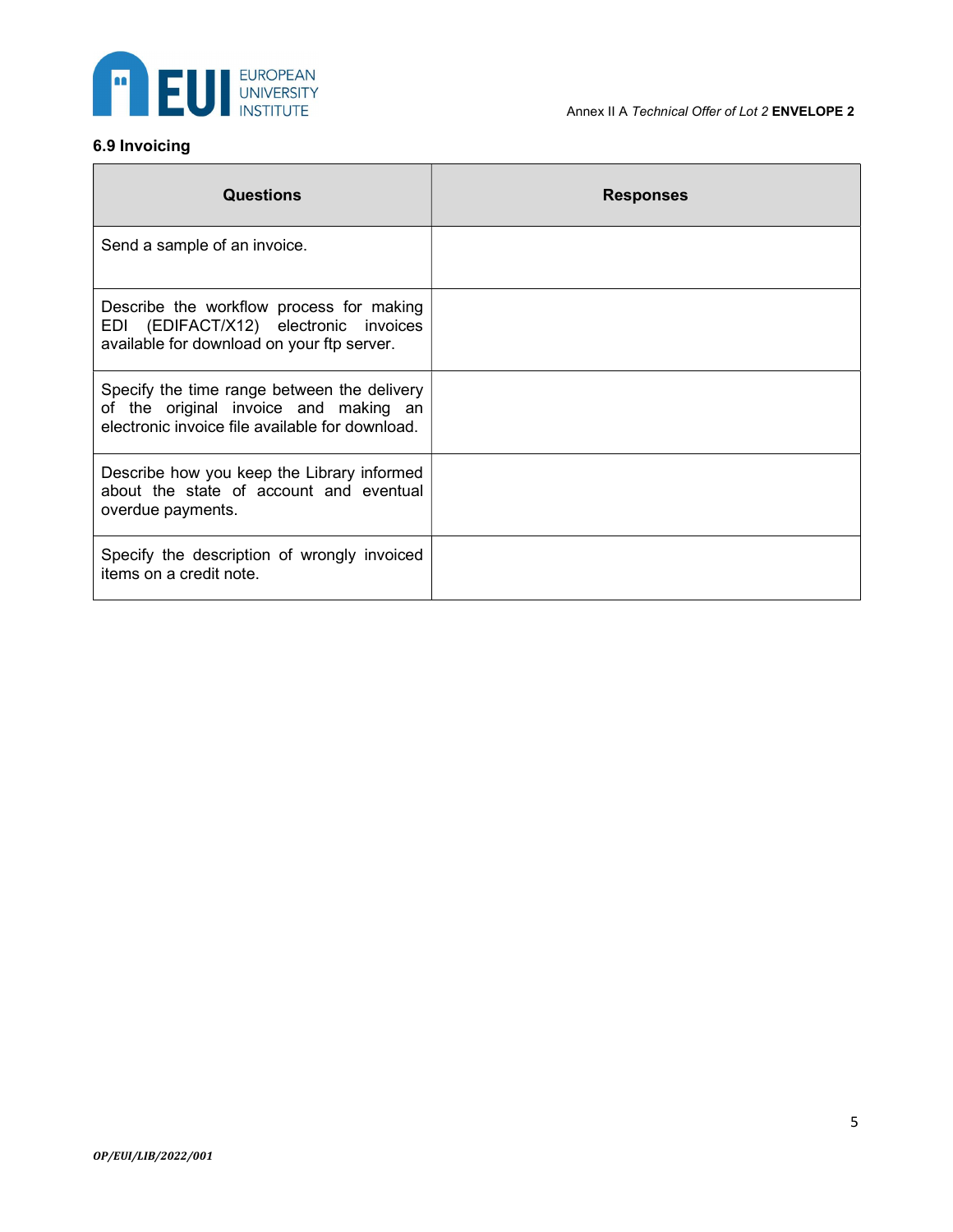

#### Services

# 7.1 Quality and Customer Service

| Questions                                                                                                                                                                                                        | <b>Responses</b> |
|------------------------------------------------------------------------------------------------------------------------------------------------------------------------------------------------------------------|------------------|
| Indicate for how many years you have<br>provided customer services and describe<br>business dealings relevant to this contract<br>(e.g. similar customers, similar content<br>supplied) in the last three years. |                  |
| Provide any information on the stability of<br>your client list during that time and provide<br>evidence of client satisfaction with the<br>services delivered.                                                  |                  |
| Describe how you assure quality control and<br>state your prerequisites for your Customer<br>Service representatives such as qualification,<br>turnover and experience, etc.                                     |                  |
| Provide information on the<br>Supplier's<br>membership of a trade association or similar.                                                                                                                        |                  |
| State if your staff/team have any ongoing<br>professional training in particular related to<br>customs regulation.                                                                                               |                  |

#### 7.2 Communication policy

| Questions                                                                                                 | <b>Responses</b> |
|-----------------------------------------------------------------------------------------------------------|------------------|
| Describe your communication policy in terms<br>of speed and efficiency in general.                        |                  |
| Describe specifically your procedures for<br>dealing with online access problems and price<br>quotations. |                  |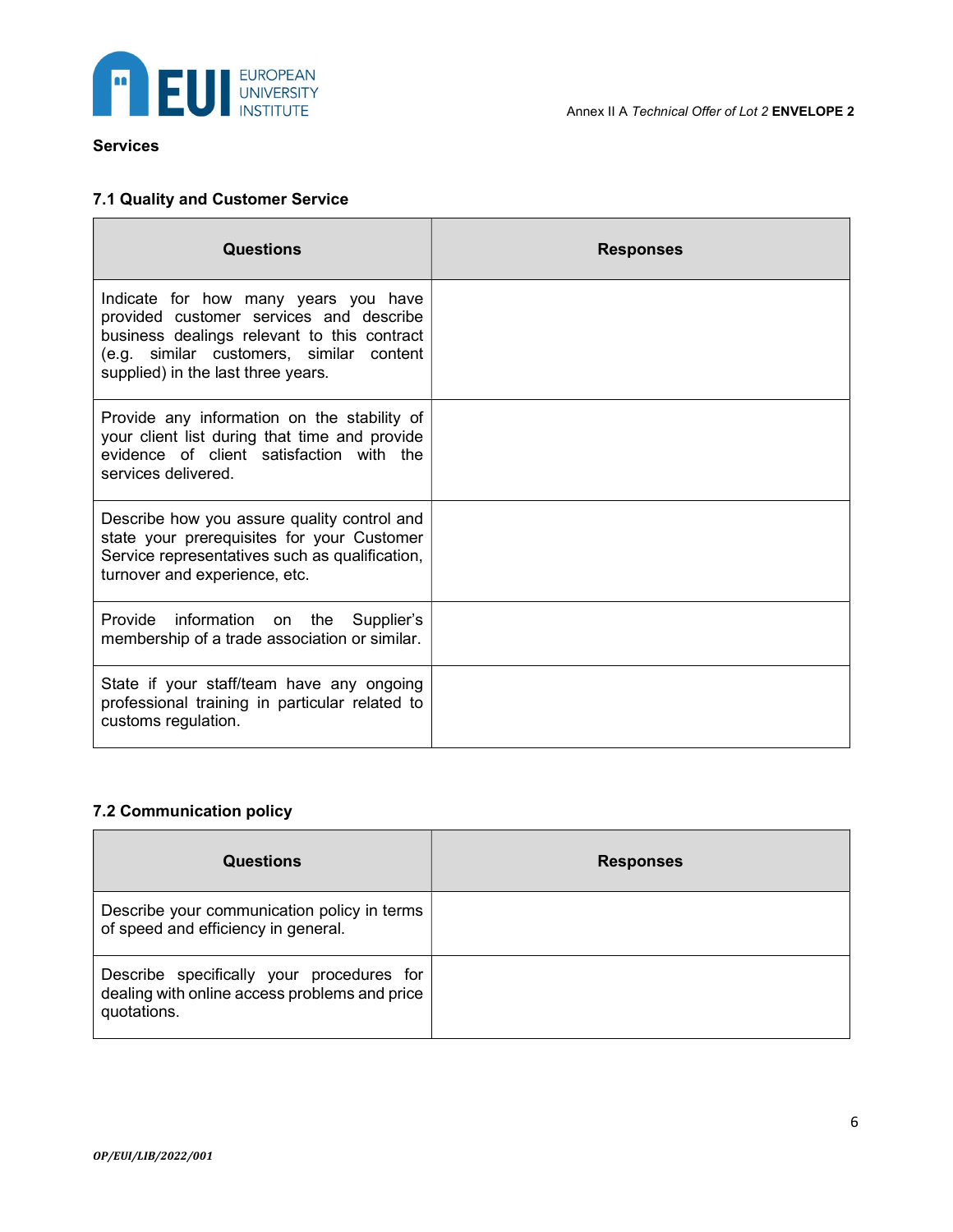

# 7.3 Bibliographic services and management information

| <b>Questions</b>                                                                                                                                                                                                          | <b>Responses</b> |
|---------------------------------------------------------------------------------------------------------------------------------------------------------------------------------------------------------------------------|------------------|
| Activate<br>temporary<br>access<br>to<br>your<br>Subscription Management System,<br>and<br>provide instructions including URL<br>and<br>Username/Password.                                                                |                  |
| State the total number of titles and of current<br>titles of your Subscription Management<br>System.                                                                                                                      |                  |
| Describe the features for viewing the Library's<br>subscription information online, including<br>invoices, claiming history and access and<br>licence information (platform, URL, etc.).                                  |                  |
| Describe the provision and content of your<br>management information reports, including<br>reports on new titles in the relevant subject<br>areas and expenditure reports. Describe their<br>structure and accessibility. |                  |
| Describe if you provide customized reports<br>and an alerting service for titles based on<br>language, geographical region,<br>subject<br>categories (e.g. diversity and inclusivity) or<br>other customization.          |                  |
| Do you provide database usage statistics<br>reports? Declare if this service is free or if any<br>charges are applied (no price quotations<br>required).                                                                  |                  |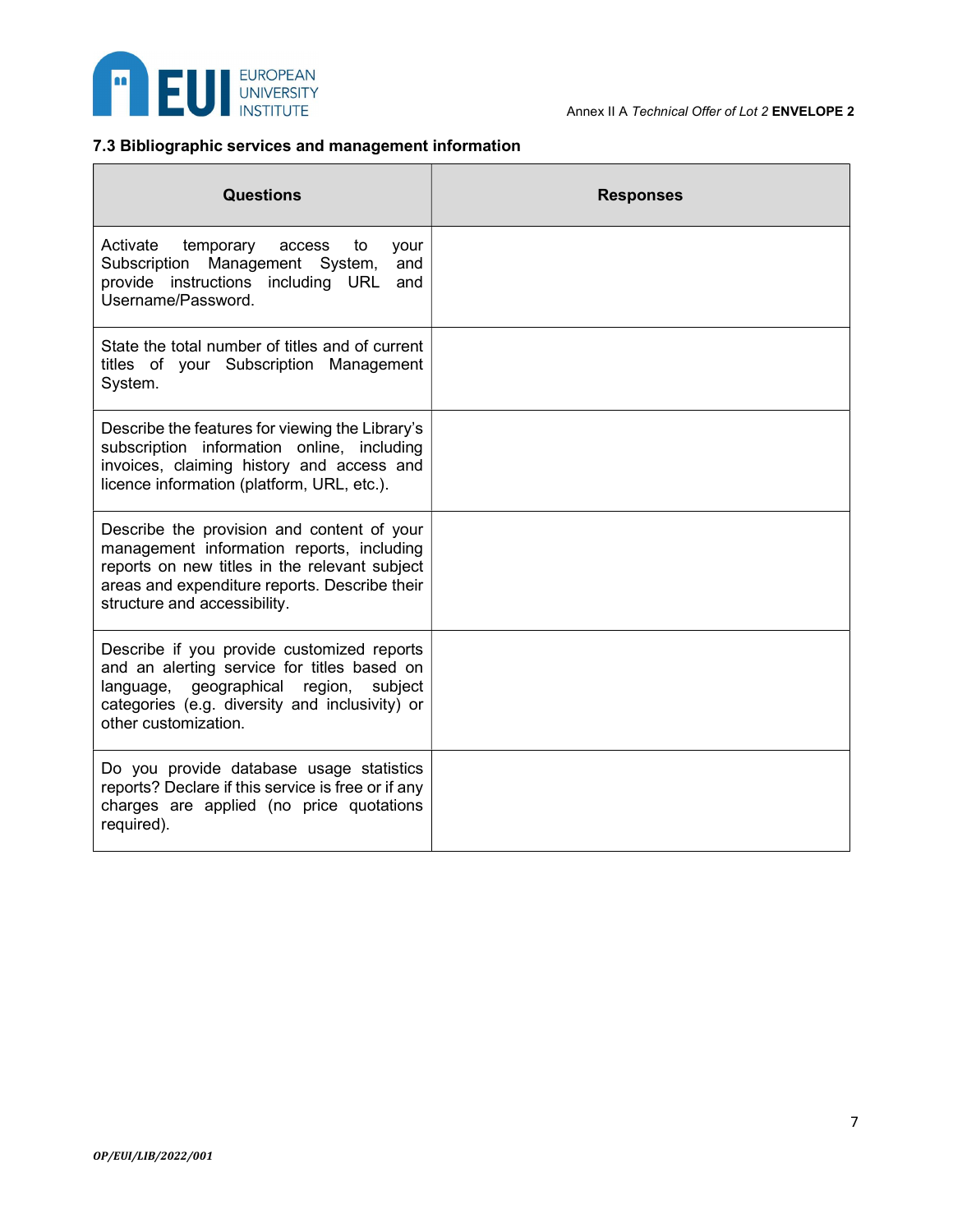

# 7.5 IT requirements

| Questions                                                                                                                                                                                                                                                                                                                   | <b>Responses</b> |
|-----------------------------------------------------------------------------------------------------------------------------------------------------------------------------------------------------------------------------------------------------------------------------------------------------------------------------|------------------|
| Describe your IT services giving detailed<br>information about your compliance with the<br>EDI (EDIFACT/X12) standard and SirsiDynix<br>Symphony, specifically regarding:                                                                                                                                                   |                  |
| $\cdot$ electronic claiming<br>$\cdot$ electronic invoicing<br>$\cdot$ Supplier subscription number<br>supplied with EDI<br>(EDIFACT/X12) electronic<br>invoice<br>other services compliant with<br>$\bullet$<br>EDI (EDIFACT/X12) or the<br>SirsiDynix Symphony system<br>$\cdot$ which other standards do you<br>support? |                  |

# 7.6 Transfer arrangements

| Questions                                                                                                                                                                                                                              | <b>Responses</b> |
|----------------------------------------------------------------------------------------------------------------------------------------------------------------------------------------------------------------------------------------|------------------|
| Describe your procedures for assisting the<br>Library to transfer subscription data from a<br>previous supplier or publisher/provider.<br>Describe in detail how you would liaise with<br>the previous supplier or publisher/provider. |                  |

# 7.8 Service levels in relation to publisher

| <b>Questions</b>                                                                                                                                            | <b>Responses</b> |
|-------------------------------------------------------------------------------------------------------------------------------------------------------------|------------------|
| Describe your workflow and provide<br>examples of actions you would take to<br>improve service given by publisher in case of<br>online access interruption. |                  |